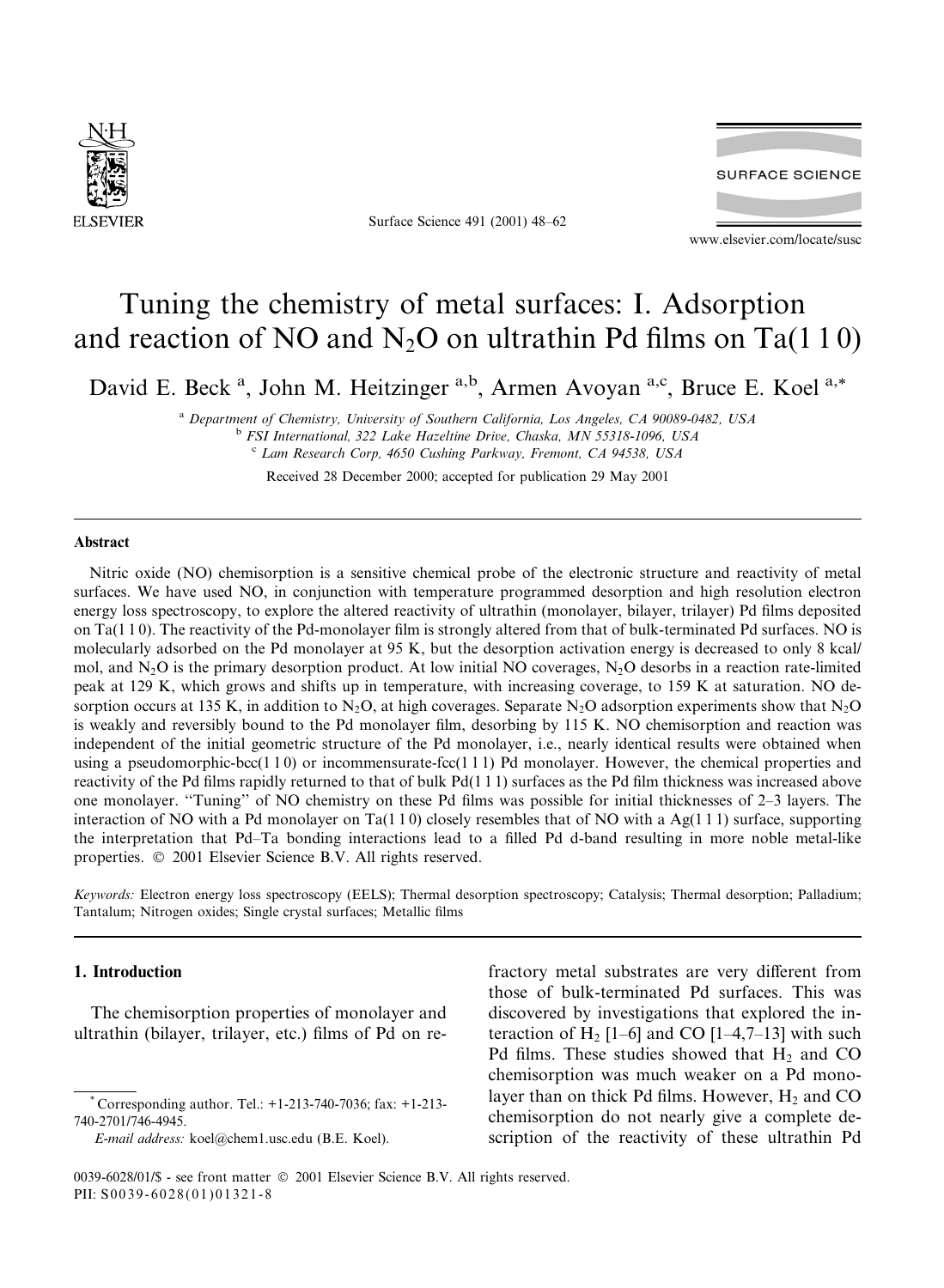D.E. Beck et al. / Surface Science 491 (2001) 48-62

films, and we are motivated to make further investigations of the chemisorption and reaction of other appropriate probe molecules to explore and help elucidate the underlying reasons for the altered chemisorption properties of these films.

Ultrathin films of Pd on refractory metal substrates have a very different electronic structure from that of bulk Pd samples. This was shown originally in ultraviolet photoelectron spectroscopy (UPS) spectra from Pd/Nb(110) and Pd/  $Ta(110)$ , which showed a reduced density-ofstates (DOS) at the Fermi energy  $(E_f)$ , and an attenuation and shift to higher binding energy of the 4d band [14–18]. The origin of this difference was originally interpreted as the complete filling of the Pd 4d band [19]. This could occur by charge transfer from the substrate to Pd and/or by substrate-induced rehybridization of the Pd valence orbitals (s to d conversion). However, X-ray photoelectron spectroscopy (XPS) measurements for Pd monolayers on  $Ta(110)$  [20] showed a shift of the Pd (3d) core levels to higher binding energy when compared to the surface atoms of  $Pd(100)$ , and this shift was attributed to charge transfer from the Pd overlayer to the substrate, creating a partial positive charge on the Pd atoms in the monolayer [21]. It was argued that there was a lower Pd 4d electron density in the Pd monolayer than at bulk Pd surfaces. The difficulties in understanding core-level shifts in XPS are well known, and considerable debate could surround this issue for some time [22]. For example, Pd sto-d rehybridization could also cause core-levels to shift to higher binding energy (because valence s electrons screen the nucleus more effectively than valence d electrons), and final state effects in XPS [23] make it difficult to interpret small XPS shifts. In addition, the Ta (4f) surface core-levels also shift toward higher binding energy upon Pd deposition [24], which is contrary to the result expected within the framework of a simple chargetransfer model.

Probing the chemistry of these Pd films using different molecules offers a supplemental approach to these difficult spectroscopic problems. Previously, we have investigated the chemisorption properties of H<sub>2</sub> [6] and CO [12] on Pd/Ta(110). Acetylene and benzene chemisorption, along with the acetylene-cyclotrimerization reaction, was also explored on  $Pd/Ta(110)$ , and these results will be reported separately. In the present paper, we discuss nitric oxide (NO) chemisorption studies on ultrathin Pd films on Ta(110). A brief study of N<sub>2</sub>O adsorption was also made because we observed  $N_2O$  as a reaction product in the NO experiments.

NO is a versatile probe molecule, in part, because NO is a weaker  $\pi$ -acid ( $\pi$ -acceptor) than CO and probes different parts of the electron density during chemisorption on metals. NO is also a much more sensitive and versatile ligand than CO because of its singly occupied  $2\pi^*$  orbital and thus resultant possibilities for covalent bonding. NO bonds in both linear and bent geometries on atop sites [25-28] or bridging sites [26-30], or in a "lying down" configuration [31]. The weaker molecular bond in NO compared to that in CO also leads to more facile dissociation and reaction on late transition metal surfaces, such as on Ag where low temperature reactions form  $N_2O$  [32–34]. Thus, NO enables probing the Pd-monolayer and thin film chemistry with more sensitivity than with CO. Additionally, information on how surface reactivity is controlled by Pd film structure and thickness may aid in catalyst development for reducing  $NO<sub>x</sub>$  emissions from internal-combustion engine exhaust.

### 2. Experimental information

The UHV apparatus used in this study has been described previously [35]. The instrumentation on the chamber included a double-pass CMA with a coaxial electron gun, LEED optics, UTI 100C quadrupole mass spectrometer and high resolution electron energy loss spectroscopy (HREELS) spectrometer. The base pressure of the chamber was  $1 \times 10^{-10}$  Torr.

The Ta(1.10) single crystal was cleaned by  $Ar^+$ ion sputtering followed by repeated flashes to 2500 K in UHV. The temperature of the sample was measured by a W-5%Re/W-26%Re thermocouple spotwelded to the side of the sample. Pd was deposited on the  $Ta(110)$  surface by resistively heating a 0.5-mm W wire which was wrapped with 0.1-mm Pd wire (Aesar,  $99.99\%$  pure).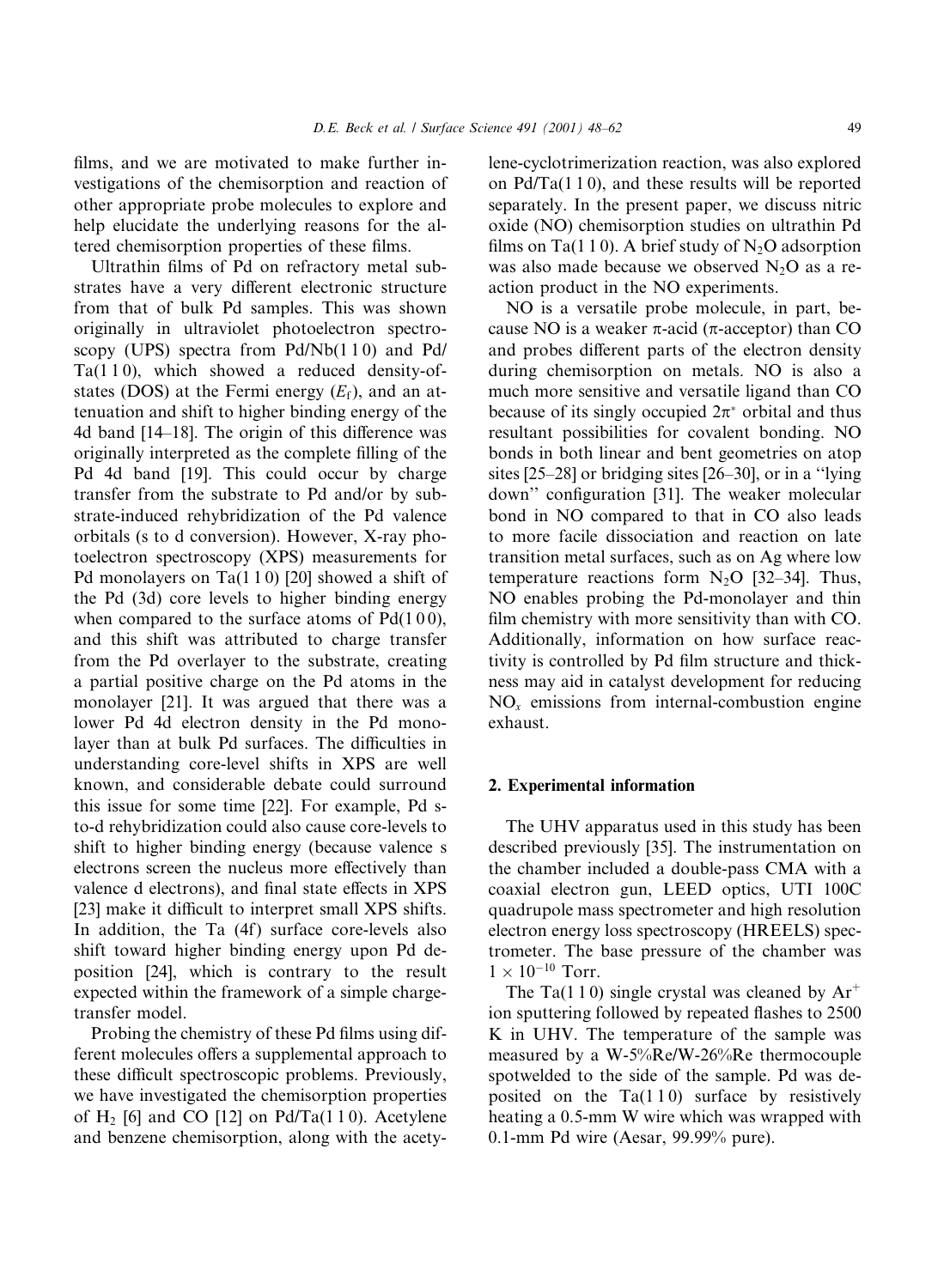NO (Matheson, CP grade) was passed through a dry ice–methanol trap prior to dosing.  $N_2O$  (MG Industries, 99.9%) was used without any further purification. Dosing of all gases was carried out using a glass microcapillary array doser attached to a leak valve, with a flux enhancement factor of 50 over the measured background pressure. Exposures are reported in units of Langmuirs (1  $L =$  $1 \times 10^{-6}$  Torrs) and the values given in this paper have been corrected for ionization gauge efficiency and doser enhancement factor. NO coverage was determined by temperature programmed desorption (TPD) peak areas from a saturation NO dose on a thick ( $\theta_{\text{Pd}} = 5$ ) film. The TPD peak profile from this experiment reproduced the results from a bulk-terminated Pd(111) surface which has a saturation NO coverage of 0.75 ML.

The heating rate used during TPD experiments was 5 K/s. HREELS was performed in the specular direction with an incident electron beam energy of 4 eV. The resolution of the spectrometer varied between 60 and 85 cm<sup>-1</sup>, and all spectra were recorded with a substrate temperature of  $T \le 100$  K.

The growth and structure of Pd films formed by vapor-deposition on  $Ta(110)$  has been studied previously  $[4,8,36,37]$ . At 300 K, growth is by a Frank-van der Merwe (layer-by-layer) mechanism. The first Pd layer grows in a two-dimensional, pseudomorphic structure up to  $\theta_{\text{Pd}} = 0.65$  (defined relative to the atomic density of the  $(1\ 1\ 1)$  surface of bulk Pd,  $1.53 \times 10^{15}$  cm<sup>-2</sup> for  $\theta_{\text{Pd}} = 1$ ). Subsequent deposition of Pd causes a "beat" pattern [37] to appear in LEED with the new spots aligned parallel to the short axis of the distorted hexagonal pattern of the  $bcc(110)$  substrate. The beat pattern indicates the onset of a structural phasetransition and has been attributed to the formation of  $fcc(111)$  islands [36,38,39]. Further deposition, up to  $\theta_{\text{Pd}} = 1$ , leads to the formation of an  $fcc(111)$  incommensurate Pd monolayer. As the Pd film thickness is increased above a monolayer, the beat pattern observed in LEED fades and a symmetric hexagonal pattern appears that is characteristic of an  $fcc(111)$  structure. The growth of Pd films on Ta( $110$ ) at 125 K is characterized by AES intensities that are nearly identical to those for growth at 300 K, indicating similar film growth and structure.

Regarding the thermal stability of these films, the bcc $(110)$  pseudomorphic Pd monolayer is stable to 1350 K, but the  $fcc(111)$  incommensurate Pd monolayer is stable only to temperatures of 550–600 K. The beat pattern in LEED disappears at these temperatures and a  $(1 \times 1)$  pattern is seen due to the formation of a pseudomorphic Pd monolayer structure with  $\theta_{\text{Pd}} = 0.86$ . Thicker films are less stable, and agglomerate into three dimensional structures that are two- or three-layers thick at temperatures as low as 370 K. Specifically for a Pd bilayer ( $\theta_{\text{Pd}} = 2$ ) film, the Pd AES signal sharply decreases after annealing to 350–450 K and has only 85% of the initial intensity after heating to 850 K. This has been attributed to the formation of Pd clusters with an average thickness estimated at two layers [36]. Heating to 550–600 K, causes the beat pattern to disappear and a new pattern to form with elongated spots. This new pattern changes at about 850 K to a  $(1 \times 1)$  pattern. The new LEED pattern has been associated with two- or three-layer thick Pd clusters, with a structure close to that of a bulk-terminated  $Pd(100)$  crystal, on top of the pseudomorphic Pd monolayer on  $Ta(110)$ . This structure induces only a 4% lattice strain in the Pd clusters compared to the  $20\%$  lattice strain in the [1 1 0] direction of the pseudomorphic structure. For Pd films with  $\theta_{\text{Pd}} = 3$ , the beat pattern disappears at 650 instead of 600 K, but otherwise the changes that occur in the Pd and Ta AES intensities from annealing are similar to those for  $\theta_{\text{Pd}} = 2$ .

Pd coverages reported in this paper were derived from AES and LEED observations [36]. NO coverages were estimated by comparing the thick film NO desorption peak areas to those from known coverages on a  $Pd(111)$  bulk terminated surface. All of the NO and  $N_2O$  adsorption experiments were performed on Pd films that were preannealed to 600 K, unless otherwise specified, in order to minimize changes in the Pd film structure during subsequent TPD experiments or annealing studies of NO adlayers. For the  $\theta_{\text{Pd}} = 1$  film experiments, the annealing conditions prior to gas dosing did not remove the beat pattern in LEED that is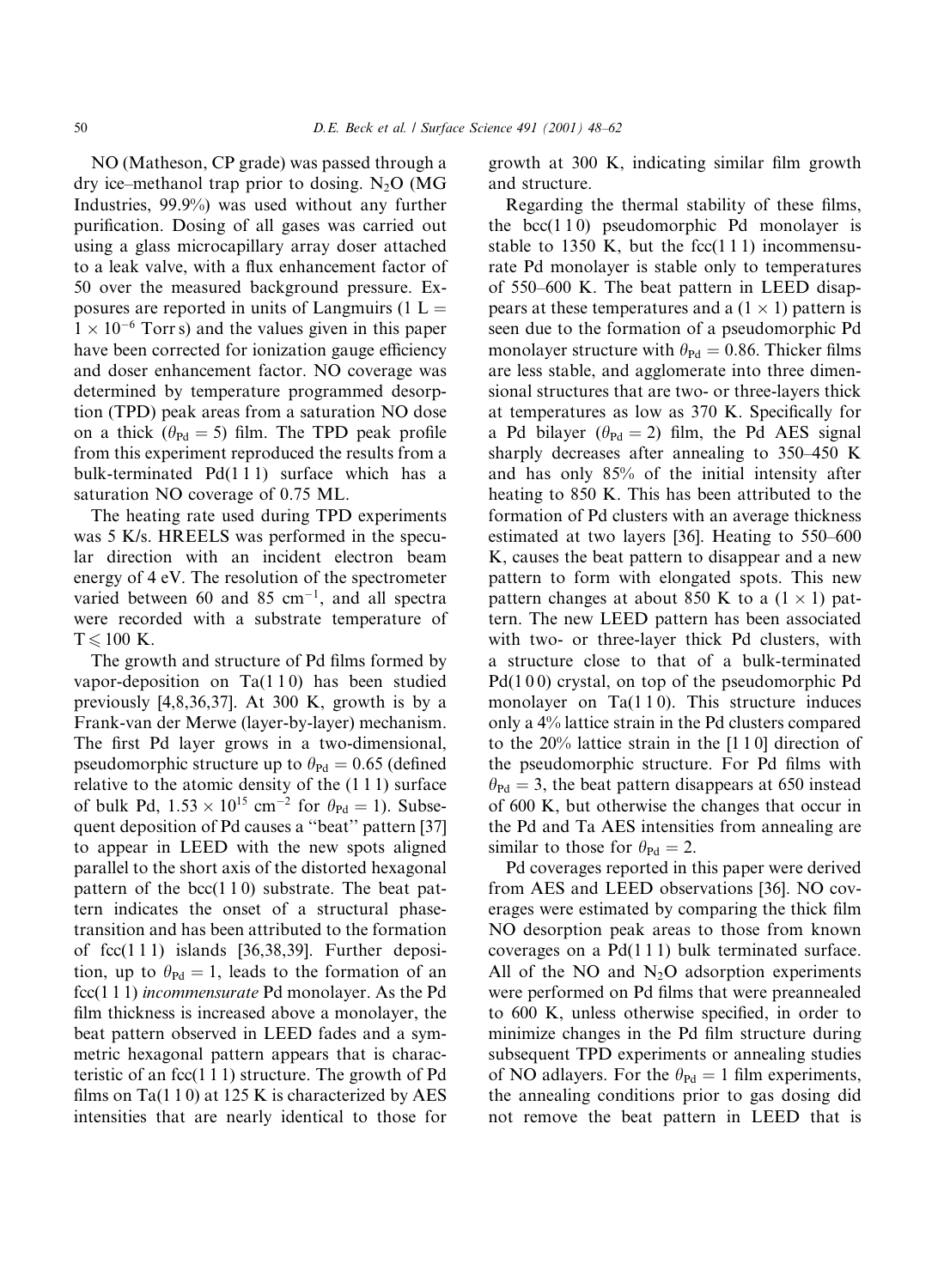characteristic of the  $fcc(111)$  Pd monolayer structure.

## 3. Results

# 3.1. NO adsorption on a  $fcc(111)$ -Pd monolayer,  $\theta_{Pd}=I$

#### 3.1.1. Temperature programmed desorption

Fig. 1 shows TPD spectra for NO and  $N_2O$ desorption after NO exposures on a  $\theta_{\text{Pd}} = 1$  film at 95 K. A desorption peak occurs at 129 K in the NO spectra (Fig. 1a) at low initial NO exposures, which grows and shifts up in temperature as the NO exposure is increased, finally saturating at 159 K. NO desorption for this series of peaks is coincident with  $N_2O$  desorption throughout the entire range of NO exposures and we attribute this signal to cracking of an  $N_2O$  product in the QMS ionizer rather than to NO desorption. NO desorption at 135 K, and high initial NO exposures, has no counterpart in the  $N_2O$  spectrum and so is clearly due to molecular NO desorption. The NO desorption activation energy  $E_d$  can be estimated to be 8 kcal/mol by Redhead analysis [40] assuming firstorder kinetics and a preexponential of  $10^{-13}$  s<sup>-1</sup>.

 $(a)$ 

159

 $N_2O$  was the primary desorption product in TPD following NO exposures as shown in Fig. 1b.  $N<sub>2</sub>O$  desorbs in a peak at 129 K at low NO exposures, that increases in size and shifts up to 159 K as the peak saturates. Separate  $N_2O$  desorption experiments show that  $N_2O$  desorption occurs in a reaction rate-limited process, and thus the activation energy of these reactions can be estimated to be 10 kcal/mol.

These results can be contrasted with NO adsorption and desorption from the  $(1\ 1\ 1)$  surface of a bulk Pd single crystal. For comparison, Fig. 2 reproduces previous TPD results after NO exposures on  $Pd(111)$  at 100 K [27]. At low coverages, NO desorbs in a high temperature peak at 540 K. With increased coverage, this peak shifts slightly to lower temperatures and new peaks appear at 290 and 270 K. Values for  $E_d$  corresponding to these three peaks were estimated to be 38, 21 and 20 kcal/mol, respectively [27]. Adsorption wasc ompletely reversible; no desorption products other than NO were observed and no decomposition of NO occurred.

The chemistry of NO on the  $fcc(111)$ -Pd monolayer film is dramatically altered. The reaction of NO to form  $N_2O$  is the dominant thermal pathway and all NO desorption occurred below

N<sub>2</sub>O TPD

Pd/Ta(110);  $\theta_{\text{Pd}} = 1$ 



**NO TPD** 

Pd/Ta(110);  $\theta_{\text{Pd}} = 1$ 

159

 $(b)$ 

Fig. 1. TPD spectra after NO exposures on a  $\theta_{\text{Pd}} = 1$  film at 95 K: (a) NO TPD spectra (30 amu) and (b) N<sub>2</sub>O TPD spectra (44 amu).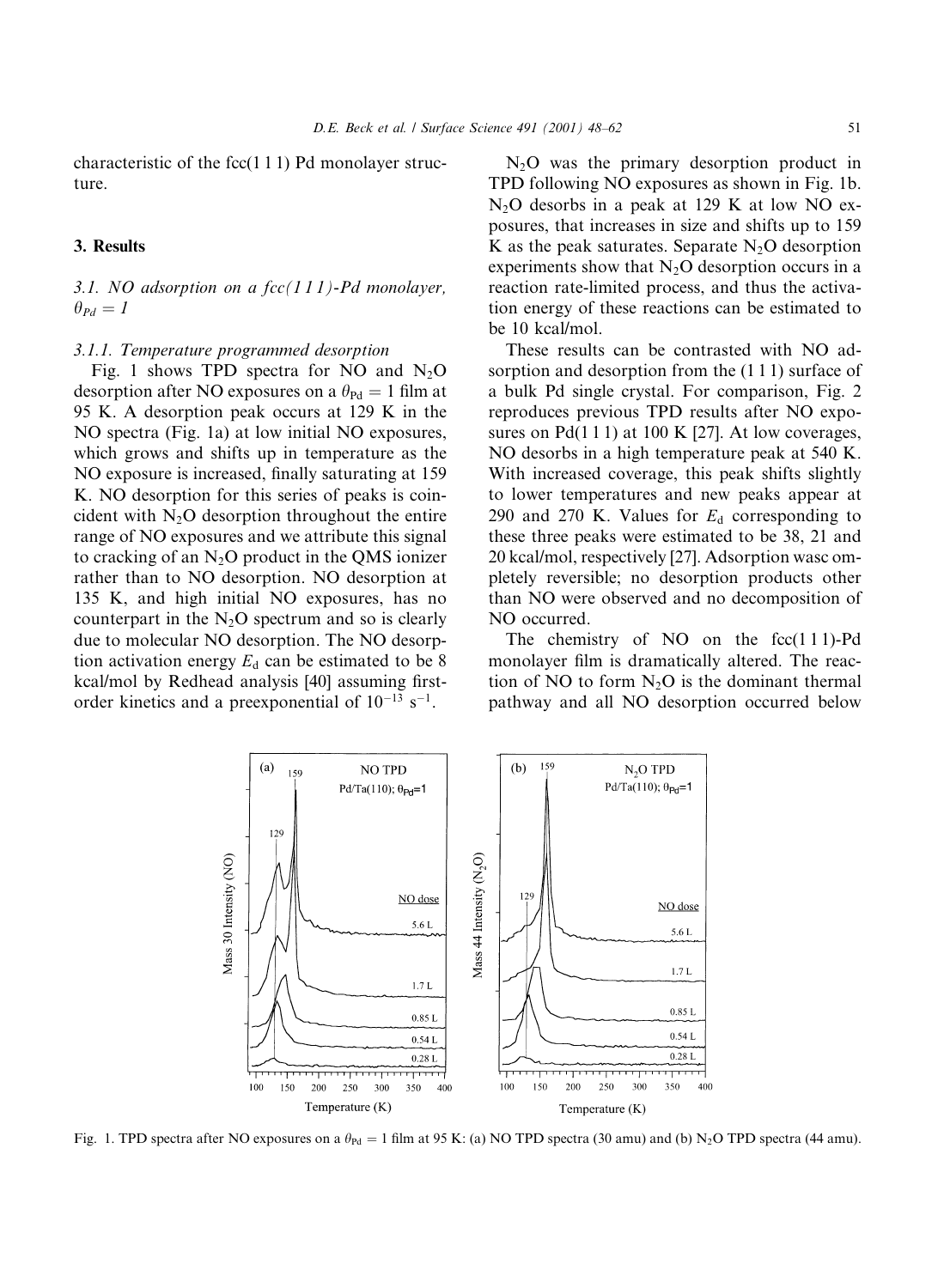

Fig. 2. NO TPD spectra after NO exposures on a  $Pd(111)$ single crystal at 100 K.

250 K. Molecular NO desorption accounts for only  $\sim$ 16% of adsorbed NO and there is a strong reduction in the NO chemisorption bond energy relative to even the most weakly bound states of NO on bulk-terminated  $Pd(111)$  surfaces.

# 3.1.2. High resolution electron energy loss spectro $scopy$

Vibrational studies using HREELS were conducted to characterize the nascent species formed by NO adsorption on the  $fcc(111)$ -Pd monolayer at 95 K. Fig. 3 shows some of these results. Loss peaks near 340, 1594, and 1690  $cm^{-1}$  were observed after a small, 0.28-L NO exposure. Larger exposures produced a broad, structured feature with a peak at  $1744 \text{ cm}^{-1}$ . The inset in Fig. 3 provides a decomposition of this feature into four components at 1594, 1744, 1879 and 2059 cm<sup>-1</sup>. Later, we assign these peaks to NO bonded in bridge sites, the asymmetric and symmetric NO



Fig. 3. HREELS spectra following NO exposures on a  $\theta_{\text{Pd}} = 1$ film at 95 K. The inset shows a decomposition of the feature at  $1744$  cm<sup>-1</sup> into contributions from several components.

stretching bands of an adsorbed NO dimer  $(NO)_{2}$ , and to coadsorbed CO, respectively.

As shown in Fig. 4, heating the surface to 125 K after an initial exposure of 0.28-L NO eliminated all loss peaks, which is consistent with the TPD results. This exposure produced a coverage of  $\sim$ 15% of a monolayer.

Little change is caused by heating a monolayer coverage to 125 K. Fig. 5 shows that annealing to 150 K caused the disappearance of the 1744 cm<sup>-1</sup> feature, leaving a small broad peak at  $1648 \text{ cm}^{-1}$ . NO and  $N_2O$  evolution occur in TPD near this temperature. Heating to 175 K reduces the intensity of the  $1648 \text{ cm}^{-1}$  loss peak, and annealing to 250 K leaves only small peaks at 358 and 682  $cm^{-1}$ . These latter peaks are due to oxygen (or possibly nitrogen) adatoms because N and O signals were detected subsequently by AES. However, the chemical environment is different from that on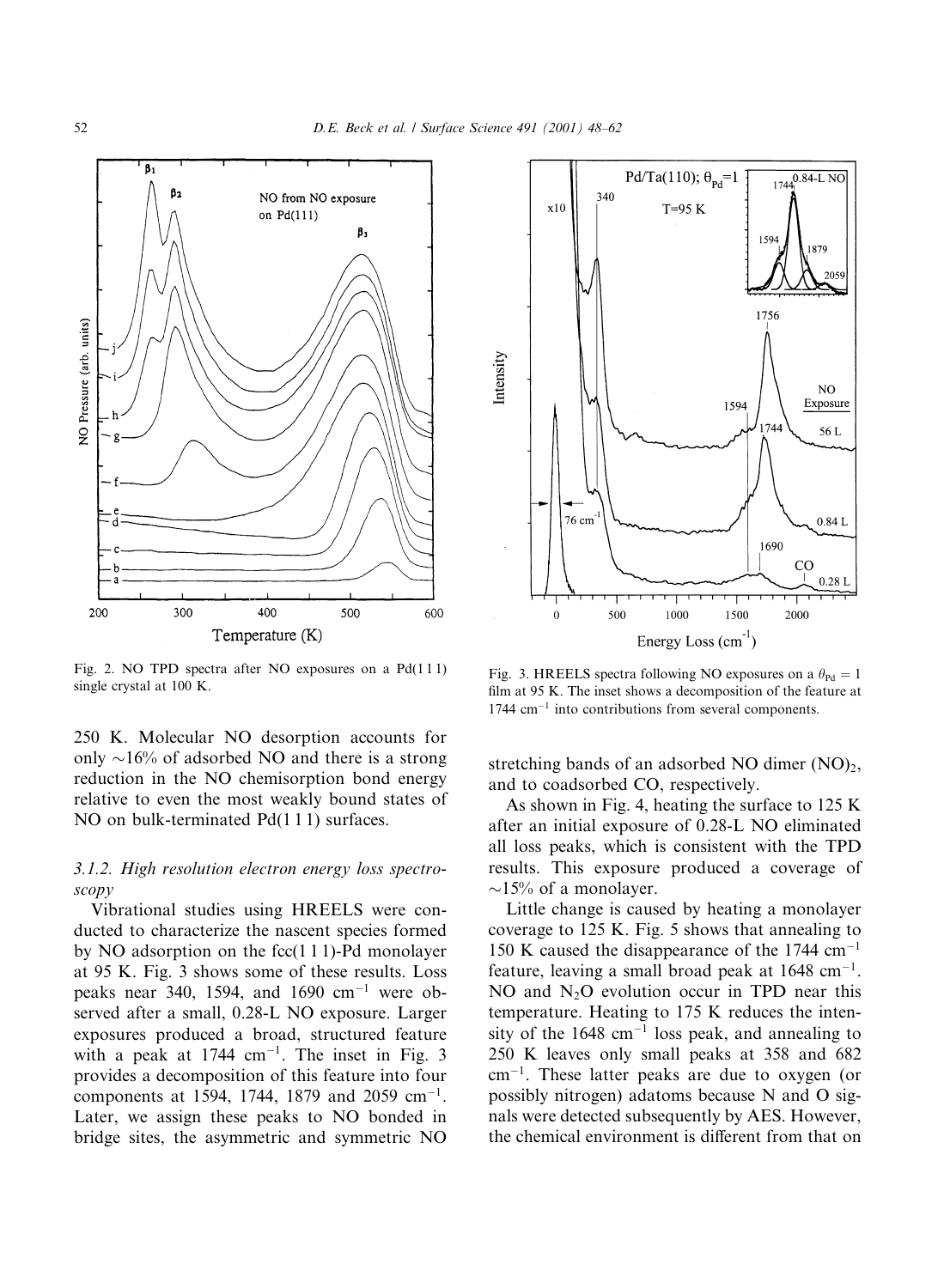

Energy Loss  $(cm<sup>-1</sup>)$ 

Fig. 4. HREELS spectra following a 0.28-L NO exposure on the Pd monolayer at 95 K, and after annealing to 125 K.

bulk Pd(111) where chemisorbed oxygen has a peak at 475 cm<sup> $-1$ </sup> and oxidation produces a broad feature at 510 cm<sup>-1</sup> [21].

These results can be contrasted with HREELS spectra for NO adsorbed on a bulk-terminated  $Pd(111)$  sample [27]. Fig. 6 shows that low coverages ( $\theta_{\text{NO}} = 0.26$ ) are characterized by a single peak at 1570 cm<sup>-1</sup> that has been assigned to NO occupying twofold bridge sites. Peaks occur at 1595 and 1735  $cm^{-1}$  with nearly equal intensities at monolayer coverage. The peak at 1735  $cm^{-1}$  has been attributed to NO coordinated at atop sites. Also, HREELS spectra following a small, 0.28-L NO exposure on a thick,  $\theta_{\text{Pd}} = 5$  film at 95 K showed a single peak at  $1558 \text{ cm}^{-1}$ , which is similar to that on bulk Pd(111). NO adsorption and bonding on a  $\theta_{\text{Pd}} = 5$  film at 95 K corresponds well to that on a bulk  $Pd(111)$  surface, but the adsorption of NO on a Pd monolayer at 95 K is completely different.

Annealing studies using HREELS show a temperature dependence for the  $1744 \text{ cm}^{-1}$  HREELS



Fig. 5. HREELS spectra after a 56-L NO exposure on the Pd monolayer at 95 K followed by annealing to the specified temperature.

loss peak that corresponds to the desorption of  $N_2O$  observed in TPD studies. We propose that the new adsorption state of NO formed on the Pd monolayer film at 95 K is the precursor to  $N_2O$ formation.

We identify this species by comparing our results to data for NO adsorbed on  $Ag(111)$  [34].  $N_2O$  is formed in that system at low temperatures from an NO dimer (NO), precursor which is stable to 90 K. Bands in RAIRS at 1863 and 1788  $cm^{-1}$ arise from the symmetric and asymmetric NO stretching modes, respectively, of adsorbed  $(NO)_{2}$ . As shown in the inset in Fig. 3, two peaks in the spectra from the Pd monolayer are at similar energies to the NO dimer bands observed in RAIRS from Ag(111). Then, the 1594 cm<sup>-1</sup> loss peak can be assigned to bridge-bonded NO much like that on the bulk  $Pd(111)$  surface.

One difference, however, is that the dominant energy loss peak on the Pd monolayer occurs at  $1744$  cm<sup>-1</sup>, which is close in energy to the asymmetric mode on Ag $(1 1 1)$ . Only an "end-on" geometry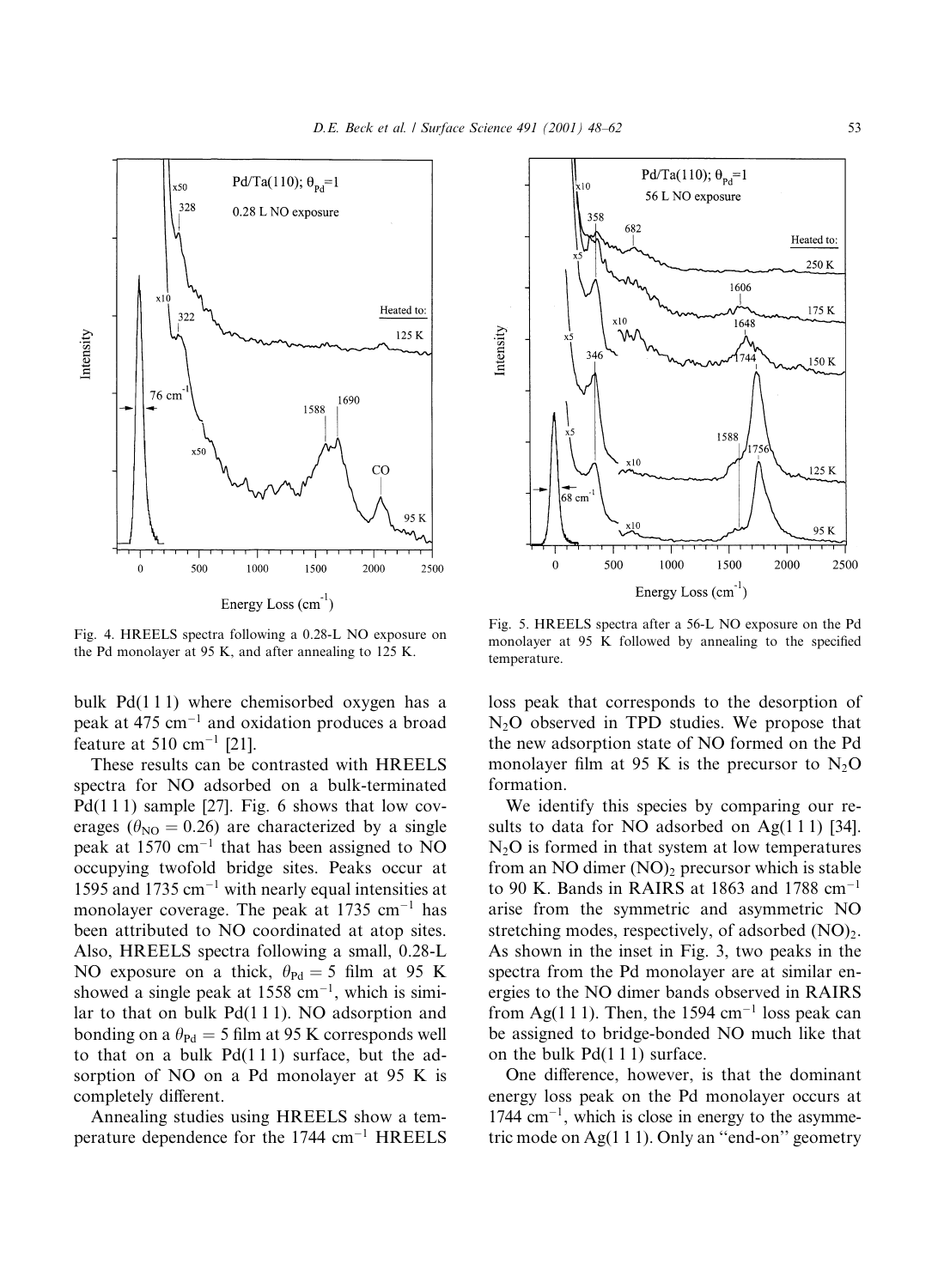

Fig. 6. HREELS spectra for NO at several coverages on  $Pd(111)$  at 95 K (top), and for a saturation coverage after heating to the specified temperature (bottom).

for the dimer can give rise to this mode because of the dipole selection rule for specular scattering in HREELS. In an end-on geometry, both modes are allowed. The NO dimer at monolayer coverage on  $Ag(111)$  is oriented with the N-N bond parallel to the surface plane with the NO groups tilted by  $30^{\circ}$  [34]. In this orientation, only the symmetric mode is observed at  $1863 \text{ cm}^{-1}$ .

#### 3.1.3. LEED observations following NO exposure

The beat pattern in LEED for the  $\theta_{\text{Pd}} = 1$  film at 95 K was visible for NO exposures up to 1.2 L, but the background intensity increased with NO exposure. Larger exposures eventually caused the beat spots to fade. No other ordered patterns

were observed and the beat spots reappeared after heating to 400 K. This is different from the case of CO adsorption on the Pd monolayer which reversibly reconstructed the  $fcc(111)$  structure at 95 K to form the pseudomorphic bcc $(110)$  Pd monolayer with a weak  $(1 \times 1)$  pattern [12].

## 3.2. NO adsorption on ultrathin Pd films of increasing thickness

TPD was used to probe adsorption and reaction of NO on Pd films of varying thickness ( $\theta_{\text{Pd}} = 0.7$ , 1, 2, 3, and 5 ML). The  $\theta_{\text{Pd}} = 0.7$  and 1 films correspond to Pd monolayers with pseudomorphic  $bcc(110)$  and incommensurate  $fcc(111)$  structures, respectively. Exposures of 0.54 and 0.84-L NO produced intermediate coverages of 0.43 and 0.68 ML NO respectively.

NO and  $N_2O$  TPD spectra shown in Fig. 7 were obtained following 0.54-L NO exposures on several Pd films at 95 K. Fig. 7a shows a single NO desorption peak at 135 K on the  $\theta_{\text{Pd}} = 0.73$ , 1 and 2 films that is primarily due to cracking of  $N_2O$  in the QMS. However, with an increase in film thickness to  $\theta_{\text{Pd}} = 3.2$ , high temperature, molecular NO desorption occurs. From a  $\theta_{\text{Pd}} = 5$  film, NO desorption, in a peak at 484 K with a small shoulder near 350 K, closely resembles that from a bulk  $Pd(111)$  sample for a similar NO coverage (see Fig. 3).  $N_2O$  desorbed in a single peak at 135 K on the  $\theta_{\text{Pd}} = 0.73$  film as shown in Fig. 7b. The amount of  $N_2O$  desorption increased for the  $\theta_{\text{Pd}} = 1$  film, but then decreased as the Pd film thickness was increased to  $\theta_{\text{Pd}} = 2$ , and then further to  $\theta_{\text{Pd}} = 3.2$ . The N<sub>2</sub>O TPD peak temperature did not change. No N<sub>2</sub>O desorbed from the  $\theta_{\text{Pd}} =$ 5 film, in agreement with behavior on a bulk  $Pd(111)$  sample.

TPD spectra after 0.84-L NO exposures on several Pd films at 95 K are shown in Fig. 8. The same trends as those in Fig. 7 are evident. TPD spectra from the pseudomorphic ( $\theta_{\text{Pd}} = 0.71$ ) and incommensurate ( $\theta_{\text{Pd}} = 1$ ) monolayer films are nearly the same, but more  $N_2O$  desorbs from the  $fcc(111)$  Pd monolayer than from the pseudomorphic Pd monolayer. NO TPD spectra are dominated at low temperature by  $N_2O$  cracking peaks on Pd films up to  $\theta_{\text{Pd}} = 2.5$ . The  $\theta_{\text{Pd}} = 3$  film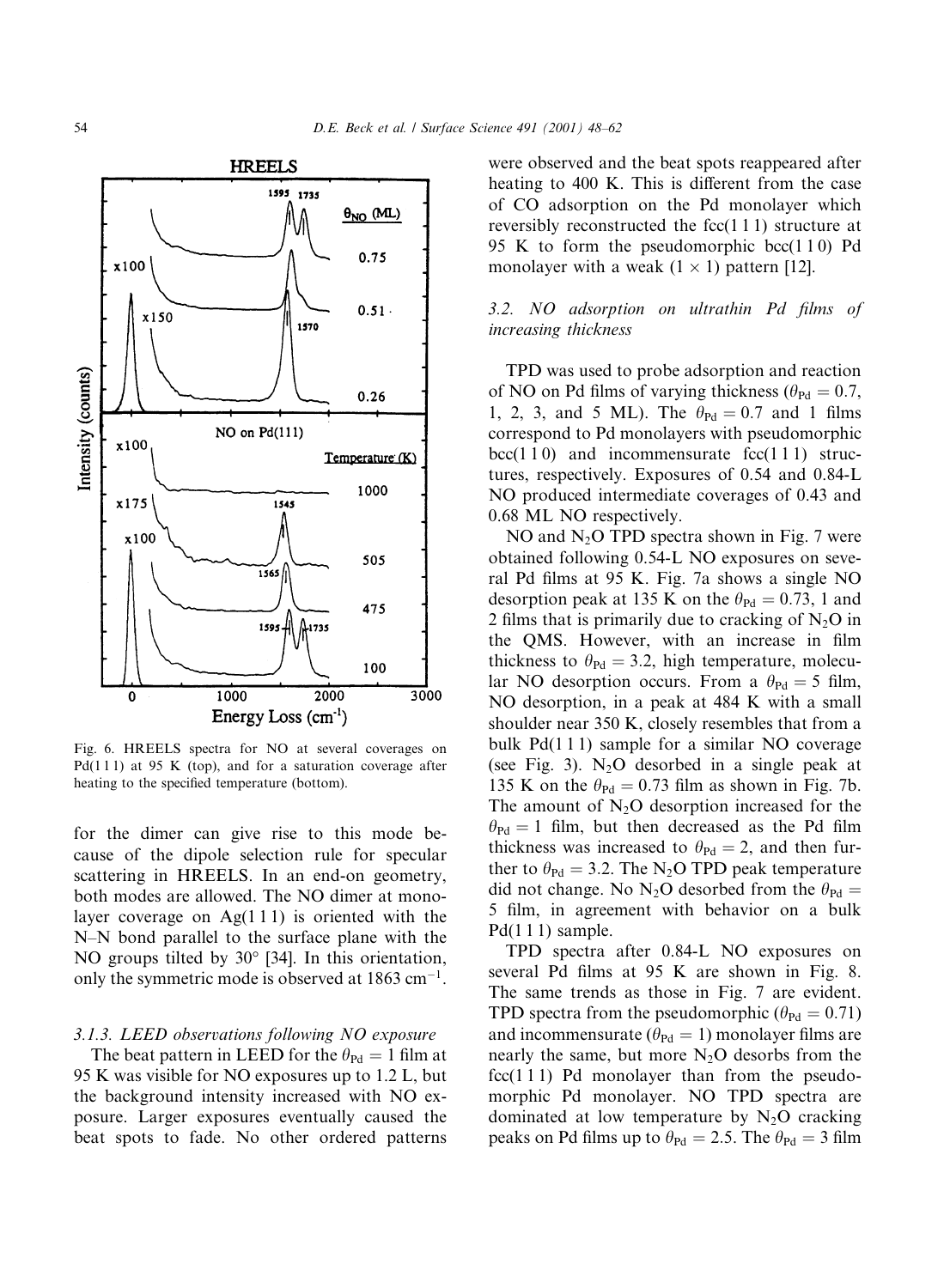

Fig. 7. TPD spectra following 0.54-L NO exposures on Pd films at 95 K: (a) NO TPD spectra (30 amu) and (b)  $N_2O$  TPD spectra (44 amu).



Fig. 8. TPD spectra following 0.84-L NO exposures on Pd films at 95 K: (a) NO TPD spectra (30 amu) and (b)  $N_2O$  TPD spectra (44 amu).

shows behavior that is different from that at  $\theta_{\text{Pd}} = 2$  and 5. On the  $\theta_{\text{Pd}} = 5$  film, two NO desorption peaks occur that are nearly identical to the NO TPD peaks seen for NO adsorbed on a bulk  $Pd(111)$  surface. N<sub>2</sub>O desorption declines as the Pd film thickness increases above  $\theta_{\text{Pd}} = 1$ , and there is no N<sub>2</sub>O desorption from the  $\theta_{\text{Pd}} = 5$  film.

The amount of NO and  $N_2O$  desorption as the Pd film thickness is increased can be quantified using the TPD peak areas. Since 0.54 and 0.84-L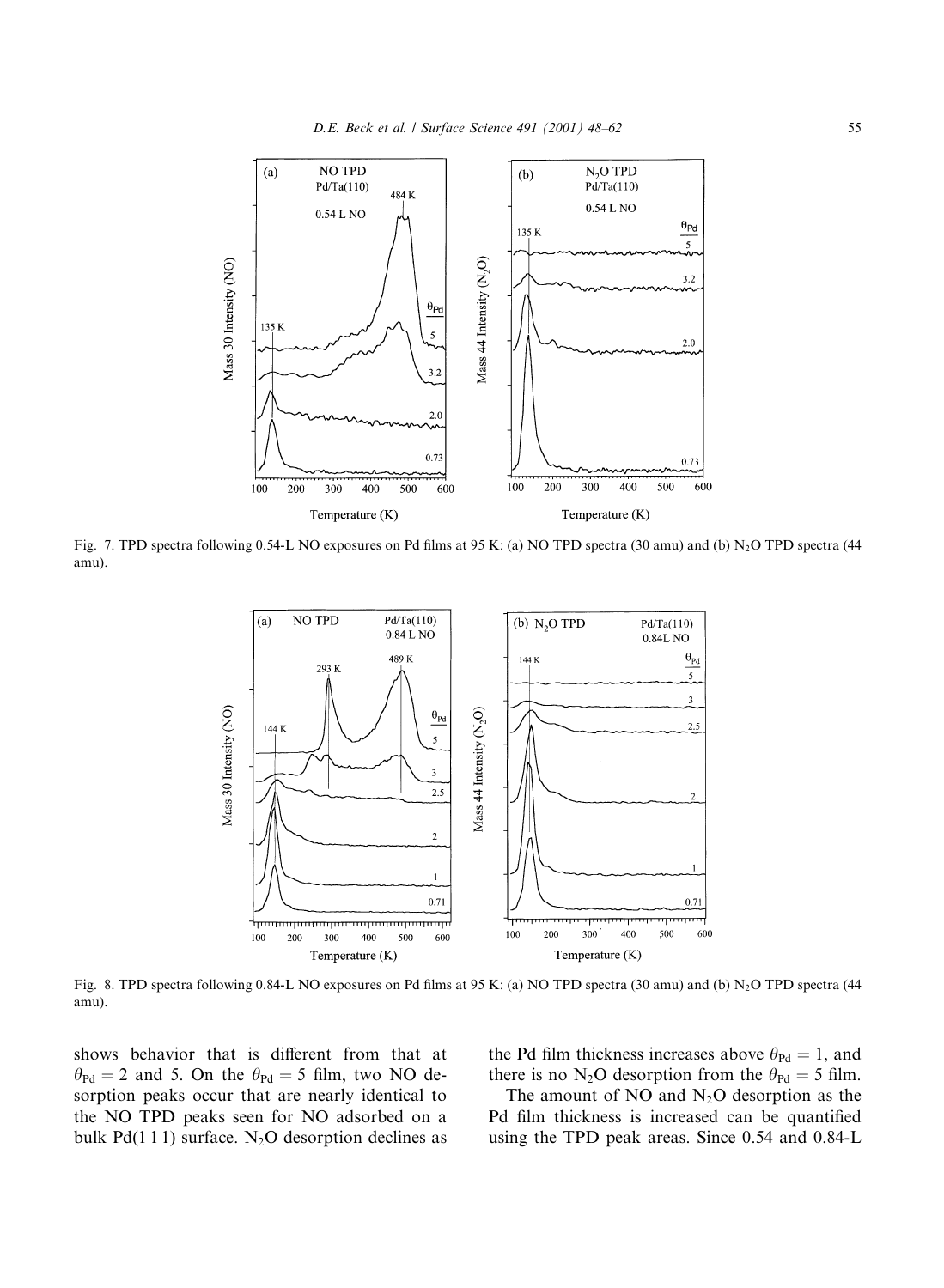exposures of NO show similar general trends, we present only the 0.84-L NO data in Fig. 9.  $N_2$ O desorption increased from the  $fcc(111)$  Pd monolayer compared to the  $bcc(110)$  Pd monolayer. This could arise from an increased number of reaction sites available for NO conversion on the monolayer with the higher Pd surface density, or from a lower susceptibility to regions of exposed Ta atoms (e.g., at domain boundaries) which could lead to facile and complete decomposition of NO and thus a reduced product yield. NO has nearly the same chemistry on the Pd bilayer film,  $\theta_{\text{Pd}} = 2$ , as on the Pd monolayers. However, as soon as the Pd thickness exceeds the bilayer film, there is a sharp drop in the yield of desorbed  $N_2O$ . This occurs concurrently with in-



Deposited Pd Film  $(\theta_{\rm pd})$ 

Fig. 9. Desorbed product yields of NO and N<sub>2</sub>O after an exposure of 0.84-L NO on Pd films at 95 K.

creased NO desorption. On a thick  $\theta_{\text{Pd}} = 5$  film,  $N_2O$  desorption is eliminated and NO desorbs in a peak reminiscent of that on a bulk  $Pd(111)$  surface (Fig. 2). On ultrathin Pd films on Ta, the CO TPD areas remained essentially constant as the film thickness was increased from  $\theta_{\text{Pd}} = 1$  to 5 for a saturation CO exposure [12].

## 3.3. NO adsorption on unannealed Pd films deposited on  $Ta(110)$  at 100 K

Previous studies of  $H_2$  and CO chemisorption on Pd films deposited on  $Ta(110)$  have shown significant differences between annealed and unannealed Pd films [6,12]. We also investigated NO adsorption on unannealed Pd films in order to probe differences in the chemical reactivity from annealed Pd films. Unannealed Pd films offer an improved view of the difference in the chemistry of Pd films that have thickness of one layer, two lavers, three lavers, and so on, because preannealing deposited Pd films to 600 K forms small Pd clusters that are  $2-3$  layers thick on top of a partially exposed Pd monolayer. Unannealed Pd films are thought to be relatively flat  $[6,12,36]$ , but will likely have more "defects" than annealed Pd films due to imperfect layering. Other disadvantages of using unannealed films include poorer ordering in the films, changing film structure during heating in TPD, and increased amounts of coadsorbed background gases.

Fig. 10a shows that no NO desorption occurs following 0.54-L NO exposures on unannealed Pd films with  $\theta_{\text{Pd}} \leq 2$  at 95 K. On a  $\theta_{\text{Pd}} = 3$  film, NO desorbs in a peak at 500 K. Increasing the Pd film thickness to  $\theta_{\text{Pd}} = 5$  ML nearly doubles the amount of NO desorption without any shift in the desorption temperature. Fig. 10b shows that no N<sub>2</sub>O desorption occurs from the  $\theta_{\text{Pd}} = 0.73$  film, but a small, low-temperature, 44-amu peak was observed at 125 K on thicker films. This peak is due to  $CO<sub>2</sub>$  formed by CO oxidation on films thicker than 1 ML (a coincident peak in the 12amu TPD signal was observed). A much larger concentration of adsorbed CO is present in the unannealed film experiments because CO accumulates during Pd evaporation and characterization of the films using AES, and this is not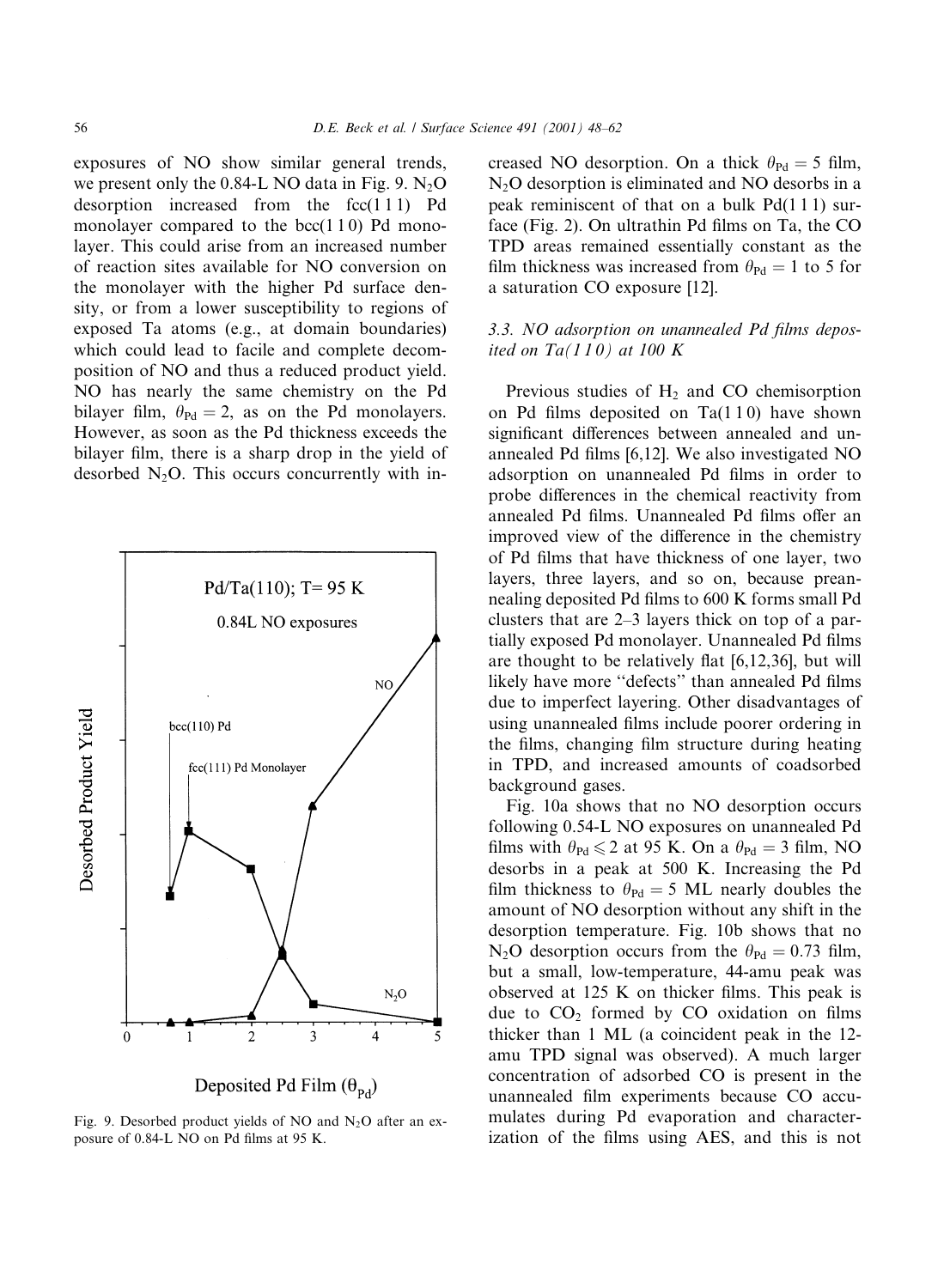

Fig. 10. TPD spectra following 0.54-L NO exposures on unannealed Pd films at 95 K. Desorption curves from annealed Pd films are shown as dashed lines for comparison.

driven off by preannealing prior to NO dosing. Evidently, small NO coverages, diminished by the site-blocking effects of preadsorbed CO, readily oxidize CO to  $CO<sub>2</sub>$ .

Fig. 10 also includes a reproduction of the TPD spectra from annealed films with  $\theta_{\text{Pd}} = 0.73$  (bottom dashed curve) and  $\theta_{\text{Pd}} = 5$  (top dashed curve), to enable a direct comparison with the results in Fig. 7. This further supports the conclusion that a  $\theta_{\text{Pd}} = 5$  film has bulk-like Pd properties but that a large change occurs in the chemical properties of ultrathin films at or below two-layers thick. The difficulties with coadsorbate contamination in working with unannealed films, as explained above, is also apparent.

#### 3.4.  $N$ , O chemisorption on Pd films

N<sub>2</sub>O adsorption on two Pd films, with  $\theta_{\text{Pd}} = 1$ and 5, was investigated to gain information about the kinetics of  $N_2O$  formation from reactions of NO and to further probe the reactivity of these films. Fig. 11 shows  $N_2O$  TPD spectra following large (saturation) exposures of  $N_2O$  on preannealed Pd films at 95 K. On both the  $\theta_{\text{Pd}} = 1$  and 5 films,  $N_2O$  reversibly adsorbs and desorbs in a single, low temperature peak near 115 K. The

small, broad feature near 190 K is due to desorption from Ta, as confirmed by experiments performed on clean  $Ta(110)$ . Signals at several other masses, including 30 and 28 amu, were also monitored and these results support the above conclusions. N<sub>2</sub>O adsorbs weakly on Pd and no N<sub>2</sub>O adsorption occurred on bulk-terminated  $Pd(111)$ at 100 K [27].

The  $N_2O$  TPD spectra in Fig. 11 also prove that the rate-limiting step for the desorption of  $N_2O$  in TPD following NO exposures is not  $N_2O$  desorption, but rather some surface reaction that forms  $N_2O$ .  $N_2O$  evolution following a saturation NO exposure on the  $\theta_{\text{Pd}} = 1$  film (bottom curve), occurs at a temperature 45 K higher than that required for  $N_2O$  desorption from an adsorbed  $N_2O$ monolayer.

HREELS spectra following  $N_2O$  adsorption on the fcc $(111)$  Pd monolayer are shown in Fig. 12. The energy loss peaks at 556, 1284, and 2228  $cm^{-1}$ correspond well to those from an  $N_2O$  multilayer on Pt(1 1 1), with loss peaks at 590, 1300 and 2230  $\text{cm}^{-1}$  [41]. Thus, N<sub>2</sub>O adsorbs molecularly on the  $\theta_{\text{Pd}} = 1$  film. Furthermore, this spectrum proves that there are no adsorbed  $N_2O$  energy loss peaks following NO adsorption on the  $fcc(111)$ -Pd ML at 95 K prior to TPD. This supports the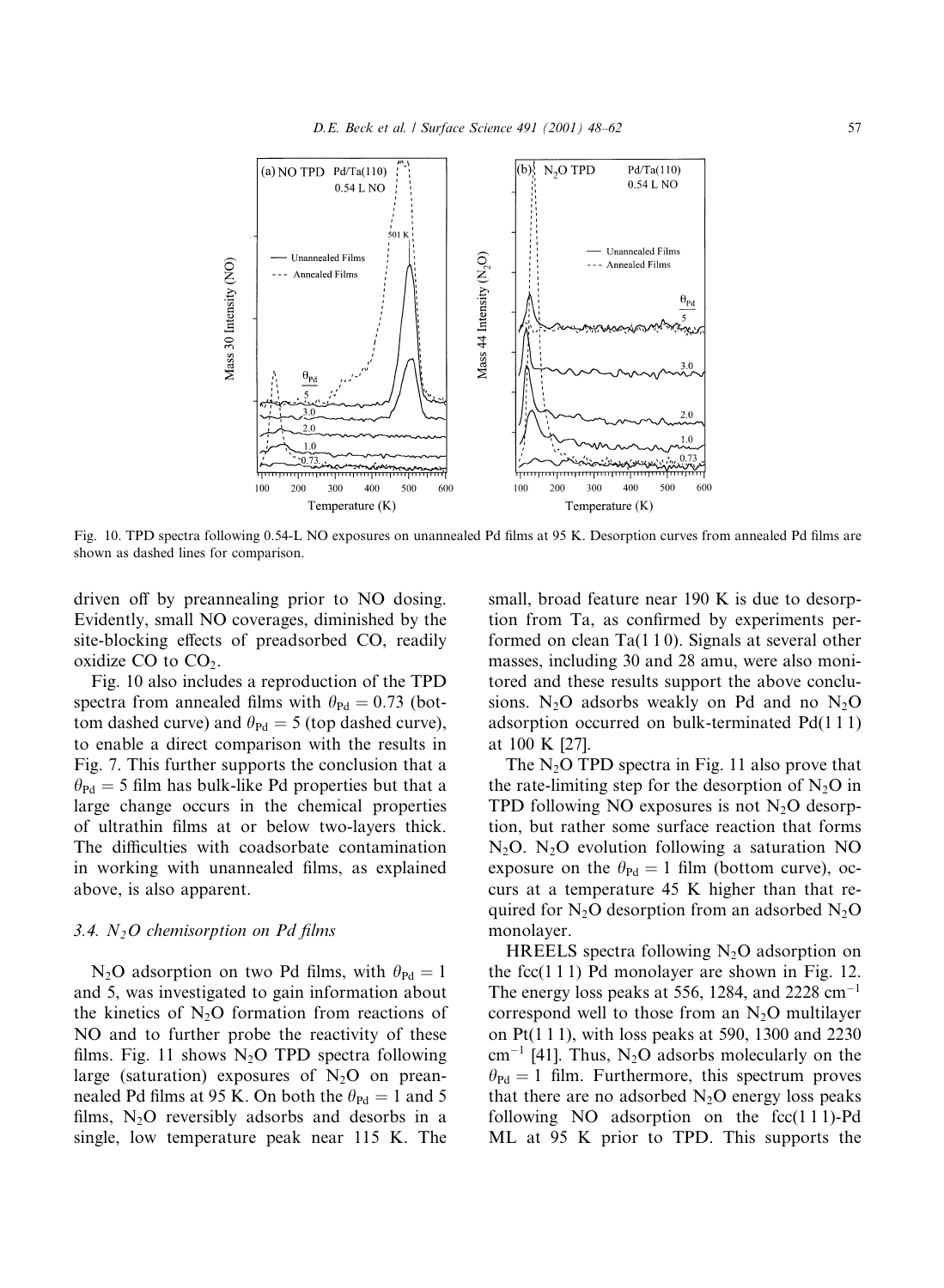

Fig. 11. N<sub>2</sub>O TPD spectra following 224-L N<sub>2</sub>O exposures on  $\theta_{\text{Pd}} = 1$  and  $\theta_{\text{Pd}} = 5$  films at 95 K (top two curves). N<sub>2</sub>O desorption from a NO monolayer on the  $\theta_{\text{Pd}} = 1$  film is shown as the bottom curve.

conclusion that some precursor is formed prior to desorption of  $N_2O$  from the Pd monolayer.

## 4. Discussion

The adsorption and reaction of NO on monolayer and bilayer Pd films on  $Ta(110)$  is quite different from NO chemisorption on thicker Pd films or on bulk Pd, single-crystal surfaces. We begin our discussion of this altered chemistry with a comparison between the properties of the incommensurate fcc(1 1 1) Pd monolayer with  $\theta_{\text{Pd}} =$ 1 on  $Ta(110)$  and  $(111)$  surfaces of bulk Pd substrates.

On the Pd monolayer at 95 K, NO adsorbs molecularly at low coverages, forming a surfacebound NO dimer species  $(NO)_2$  in the adsorbed layer. This species is a precursor to  $N_2O$  formation which decomposes to evolve  $N_2O$  in a re-



Fig. 12. HREELS spectra following a 224-L  $N_2O$  exposure on the fcc $(111)$  Pd monolayer at 95 K.

action-limited desorption peak in TPD. Some NO desorption also occurs at high coverages. On  $Pd(111)$ , however, NO is molecularly chemisorbed at bridging sites up to  $\theta_{NO} = 0.5$  and at both atop and bridging sites at monolayer coverage. NO is completely reversibly adsorbed and this surface shows no propensity for NO reaction or dissociation.

The adsorption energy of NO is further evidence of this altered chemistry. On the bulk-terminated  $Pd(111)$  surface, Pd-NO bond strengths are 38, 21, and 20 kcal/mol [27]. In contrast, the Pd-NO bond on the Pd monolayer is just 8 kcal/mol, a reduction of 60% from even the most weakly bound state on  $Pd(111)$ .

The principle origin of the altered chemisorption properties of the  $\theta_{\text{Pd}} = 1$  film are not due to morphological imperfections such as surface roughness or step-like defects in the Pd film. Schmick and Wassmuth [42] studied NO adsorption on a stepped Pd(111) surface which was inclined  $3^{\circ}$  to the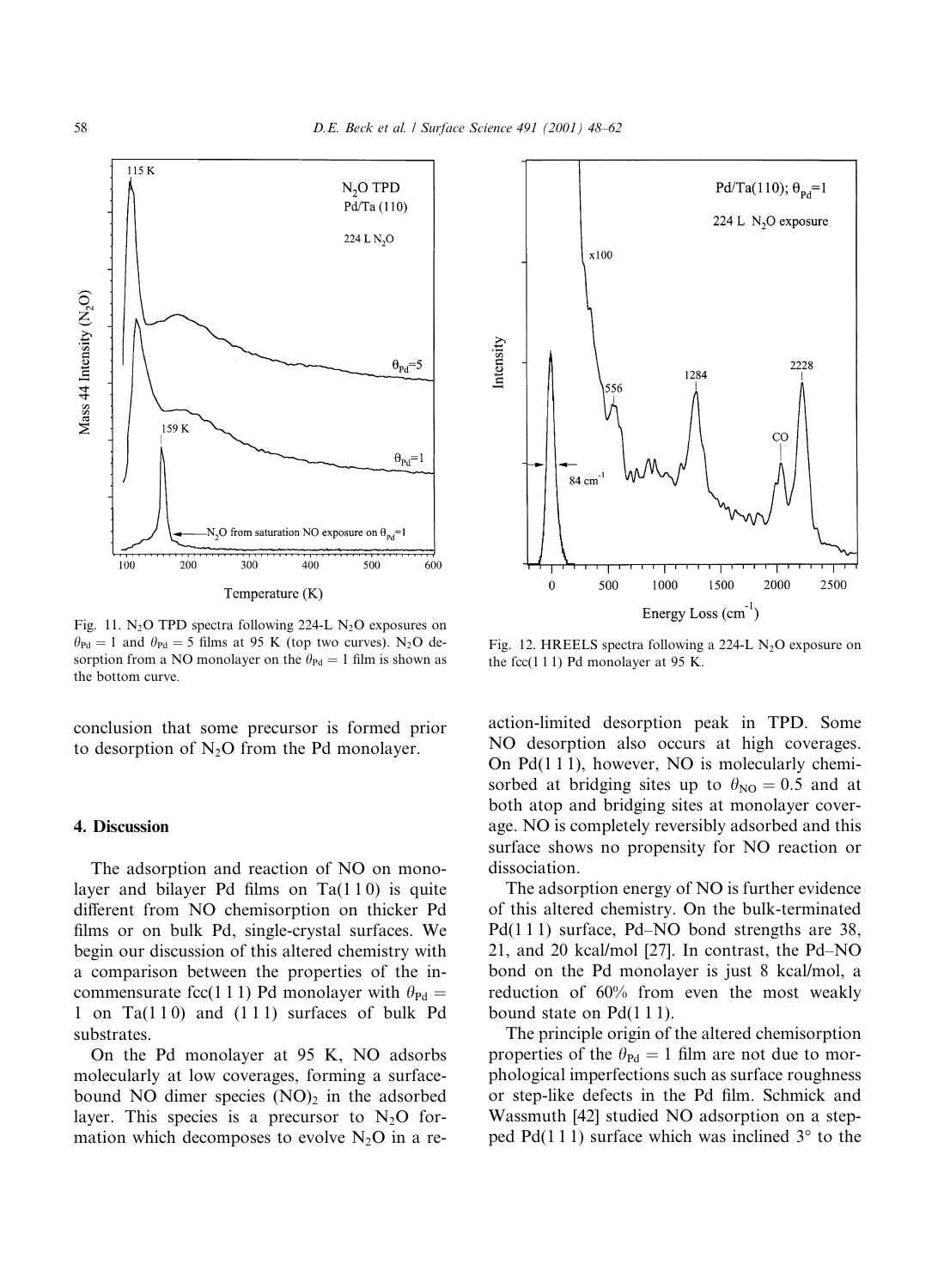$(111)$  face. They observed decomposition of NO, which was attributed to reactions at step sites, and observed NO,  $N_2O$  and  $N_2$  desorption products. However, the  $N_2O$  and  $N_2$  products desorbed at temperatures above 400 K in contrast to the  $N_2O$ evolution at 160 K on the Pd films.

Another key comparison to make is to NO chemistry on other crystal faces of bulk Pd, singlecrystal substrates, such as  $Pd(100)$  and  $Pd(110)$ [43,44]. This provides some insight into the role that may be played by alterations in the geometric structure of the Pd monolayer. NO decomposition was observed on  $Pd(100)$ , but the reaction products were evolved only at temperatures exceeding 500 K. An NO dimer was assigned at high coverage on  $Pd(110)$ , and a vibrational band at 1694  $cm^{-1}$  was correlated with a desorption peak at 270 K. Extensive surface reconstruction was also proposed to occur. However, the reaction of this species is different from the NO dimer formed on the Pd monolayer, where  $N_2O$  was produced in high yield and at 129–159 K. Thus an altered Pd geometry/symmetry does not completely explain the altered reactivity of the Pd monolayer film.

This leaves modification of the electronic structure of Pd that arises from direct interaction with the substrate or lattice strain as the principle driving force for the unique chemistry of the Pd monolayer film. It is of particular interest for understanding the changes that occur in the Pd film electronic structure to compare the Pd film chemistry to that on Rh  $[45]$  and Ag  $[32-34]$  surfaces. In different limits of bonding interactions between Pd and Ta, changes in the 4d valence-level electron density by charge transfer and/or rehybridization may cause Pd to more nearly resemble Rh or Ag. Comparisons of the NO chemistry on Pd films with that on Rh and Ag surfaces should constrain possible theories on the origins of the altered Pd film properties.

NO decomposes on both Rh(111) [45] and Ag(111) surfaces [32–34]. In the case of  $Rh(111)$ , desorption of NO,  $O_2$  and  $N_2$  occurs at temperatures above 400 K. No  $N_2O$  desorption was observed. In contrast, on Ag(1 1 1), NO,  $N_2O$  and  $N_2$ products are formed which are desorbed below 200 K along with an  $O_2$  product which desorbs at 510 K. There are a number of similarities between the

adsorption and reaction of NO on a  $Ag(111)$ surface and on the  $\theta_{\text{Pd}} = 1$  film on Ta(110), and a more detailed comparison of the two surfaces is warranted.

NO desorbs in a peak at 100 K after low NO exposures on a Ag $(1 1 1)$  surface [32,33]. At higher exposures, this peak shifted 13 K higher and a new NO desorption peak appeared at 90 K along with much smaller peaks at 190 and 400 K. After large NO exposures,  $N_2O$  desorbed in peaks at the same temperatures as the low-temperature NO peaks at 90 and 113 K.  $Ag(111)$  and the Pd monolayer initially show single, low temperature peaks for NO and  $N_2O$  desorption which shift up in temperature with NO coverage. A second NO desorption peak occurs at lower temperatures on both surfaces at higher coverages. However, the  $N_2O$  spectrum from the Pd monolayer has no additional low temperature peak and no NO desorption occurs at 190 or 400 K.

HREELS data for NO adsorption on  $Ag(111)$ [33] also has similarities to our results on the  $\theta_{\text{Pd}} = 1$  film. Loss peaks were observed at 234, 363, 1153, and 1282  $cm^{-1}$  for small NO exposures on Ag(111). These were assigned to  $v_{Ag-NO}$ ,  $v_{Ag-N}$ , and  $v_{\text{NO}}$  for bridge-bonded bent NO, and  $v_{\text{NO}}$  for bridge-bonded linear NO, respectively. Small exposures of NO on the  $\theta_{\text{Pd}} = 1$  film on the Ta(110) surface gave rise to loss peaks at 322, 1588 and 1690 cm<sup>-1</sup> which were assigned to  $v_{\text{Pd-NO}}$  and two  $v_{\text{NO}}$  modes for NO adsorbed at bridge-bonded sites. Large NO exposures on  $Ag(111)$  led to new losses at 1750, 1879 and 2258 cm<sup>-1</sup> that were attributed to  $v_{NO}$  of NO adsorbed in bent and linear atop sites and to the N-N stretch of  $N_2O$  respectively. Large NO exposures on the  $\theta_{\text{Pd}} = 1$  film lead to losses at 1594, 1744, and 1879 cm<sup>-1</sup> that were assigned to  $v_{\text{NO}}$  and to the asymmetric and symmetric NO-stretching modes of a NO dimer.

An isotopic RAIRS study by Brown et al. [34] on Ag $(1 1 1)$  offered alternative assignments for the previous HREELS results [33]. Loss peaks at 1252 and 2233 cm<sup>-1</sup> were assigned to adsorbed  $N_2O$  and peaks at 1863 and 1788  $cm^{-1}$  were determined to result from the symmetric and asymmetric NOstretching modes of a NO species. This change in interpretation of the NO chemistry on  $Ag(111)$ makes it very similar to that on the Pd monolayer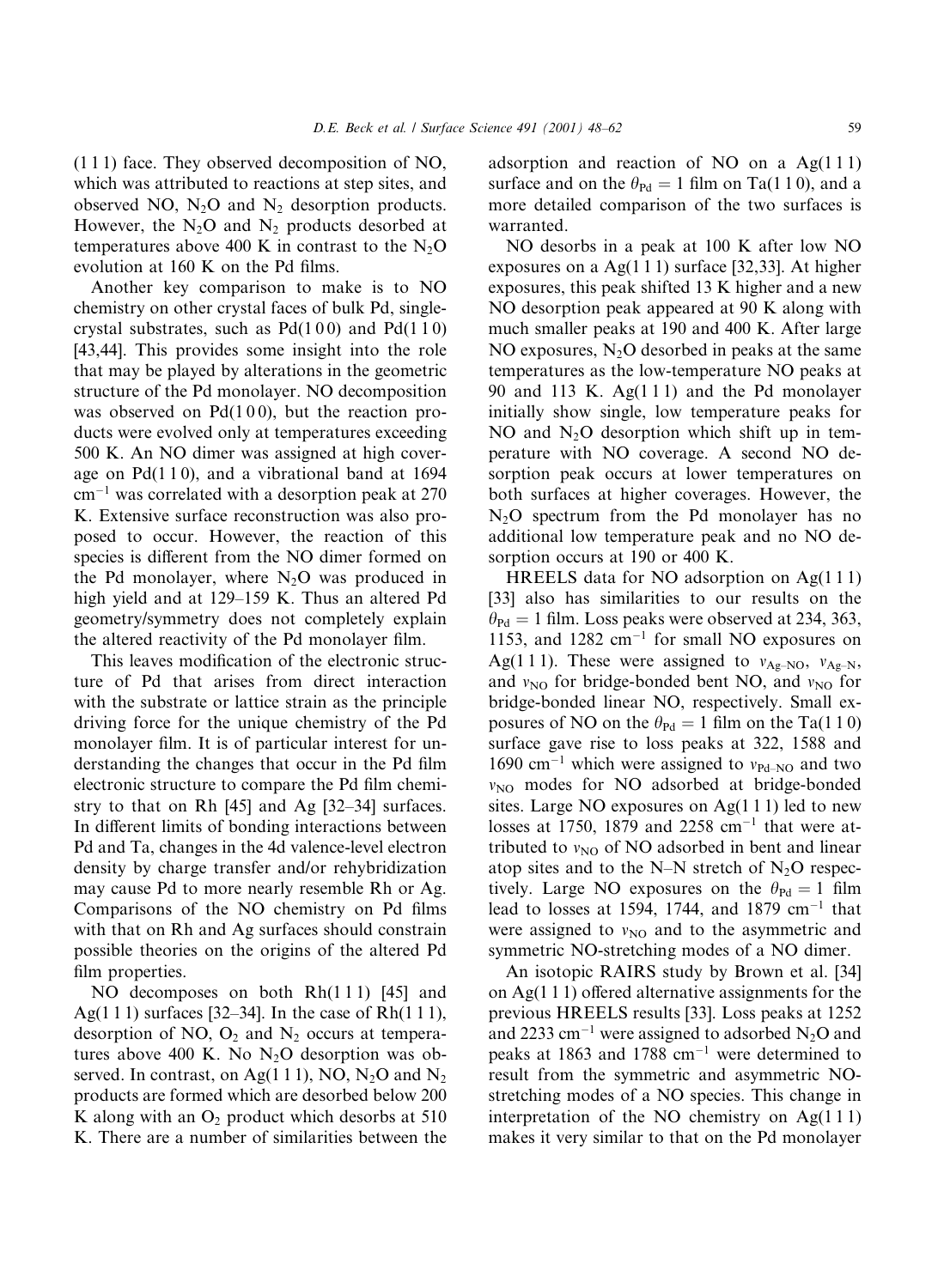film. The primary difference is that no  $N_2O$  vibrational modes were observed, and thus no  $N<sub>2</sub>O$ product is stable on the Pd monolayer. This is because  $(NO)_2$  is more stable on the Pd monolayer and  $N<sub>2</sub>O$  formation is rate-limited by decomposition of the dimer at 160 K and then it desorbs immediately. On Ag(111),  $N_2O$  formation occurs at 70–90 K and then  $N_2O$  remains bound at the surface until it desorbs at 115 K.

The pseudomorphic  $bcc(110)$  Pd monolayer and incommensurate  $fcc(111)$  Pd monolayer have identical NO chemistry except for an increase in  $N_2O$  yield on the dense, incommensurate Pd layer. The  $\theta_{\text{Pd}} = 2$  film also has chemistry that closely resembles the  $\theta_{\text{Pd}} = 1$  film. The most significant difference is a decrease in the amount of  $N_2O$ and NO desorption. This is probably because of an increased reactivity of the surface and the accumulation of tightly bound, adatom products. However, a large change occurs for a Pd film thickness of  $\theta_{\text{Pd}} = 3$ . For this film, the propensity for reversible NO adsorption increases dramatically and high temperature, NO desorption peaks appear that reproduce those from bulk  $Pd(111)$ single crystals. In annealed films, a significant amount of the Pd monolayer is available for adsorption and reaction because of morphology changes that occur during annealing that create a range of thicknesses for these Pd films. This accounts for the low temperature  $N_2O$  desorption. By  $\theta_{\text{Pd}} = 5$ , NO has no access to the Pd monolayer or bilayer, and the properties of this film are identical to bulk  $Pd(111)$  surfaces with respect to NO chemisorption and reaction.

Access of NO to the Pd monolayer is more quickly eliminated with increasing deposited-film thickness for unannealed Pd films. But, increased concentrations of surface imperfections cause the amount of desorbing  $N<sub>2</sub>O$  to be much less than that from the annealed Pd films.  $N_2O$  desorption from unannealed films with  $\theta_{\text{Pd}} > 1$  is negligible. This illustrates how quickly the altered chemisorption properties drop off with Pd film thickness. Less NO desorbs from the unannealed  $\theta_{\text{Pd}} = 5$  film than from the annealed film because improved ordering of the thick film surface by preannealing greatly increases the propensity for reversible adsorption.

NO chemisorption on the Pd monolayer on  $Ta(110)$  resembles that on the Ag(111) surface, including low-temperature NO dimer formation and  $N_2O$  desorption. Ag carries out facile formation of a NO dimer which leads to formation of  $N_2O$  at very low temperatures [32–34]. These observations support conclusions that Pd interaction with  $Ta(110)$  results in filling of the Pd d-band, producing an electronic structure and reactivity similar to that of Ag. Because of the similarities of the pseudomorphic and incommensurate monolayers and the Pd bilayer film, lattice strain appears to play a less important role than direct Pd–Ta bonding interactions that lead to rehybridization and charge transfer. (Unless there is a critical lattice strain beyond which no further change occurs.)

Finally, we compare the chemistry of NO and CO on these Pd films. The molecular orbital structure of NO is the same as that for CO except for an additional electron in the  $2\pi$  orbital of free NO. This makes the NO ligand a weaker  $\pi$ -acid (electron acceptor) and a more versatile ligand than CO because of the possibility of forming a covalent bond to the surface with the unpaired  $2\pi$ electron. CO adsorbs on a  $\theta_{\text{Pd}} = 1$  film on Ta(110) with an adsorption energy of 15 kcal/mol [4,13,36]. This is almost 40% lower than that observed on Pd(111) (36 kcal/mol) [27,46] or on Pd(100) surfaces (38.5 kcal/mol) [47,48]. The adsorption energy of NO is also strongly reduced on a  $\theta_{\text{Pd}} = 1$ film on  $Ta(110)$  to 8 kcal/mol, which is only about  $21\%$  of that observed on Pd(111) (38 kcal/mol) or on Pd(100) (30 kcal/mol) surfaces [30]. Adsorption of CO on Pd films on  $Ta(110)$  was completely reversible, indicating that "defects" are not dominating the observed chemistry.

## 5. Conclusions

NO and  $N_2O$  chemisorption reveals new insight into the chemisorption properties of ultrathin Pd films deposited on  $Ta(110)$ . The desorption energy of NO is greatly reduced to only 8 kcal/mol on Pd monolayer ( $\theta_{\text{Pd}} = 0.76$  and 1) and bilayer  $(\theta_{\text{Pd}} = 2)$  films. NO adsorption on these films at 95 K leads to the formation of a NO dimer which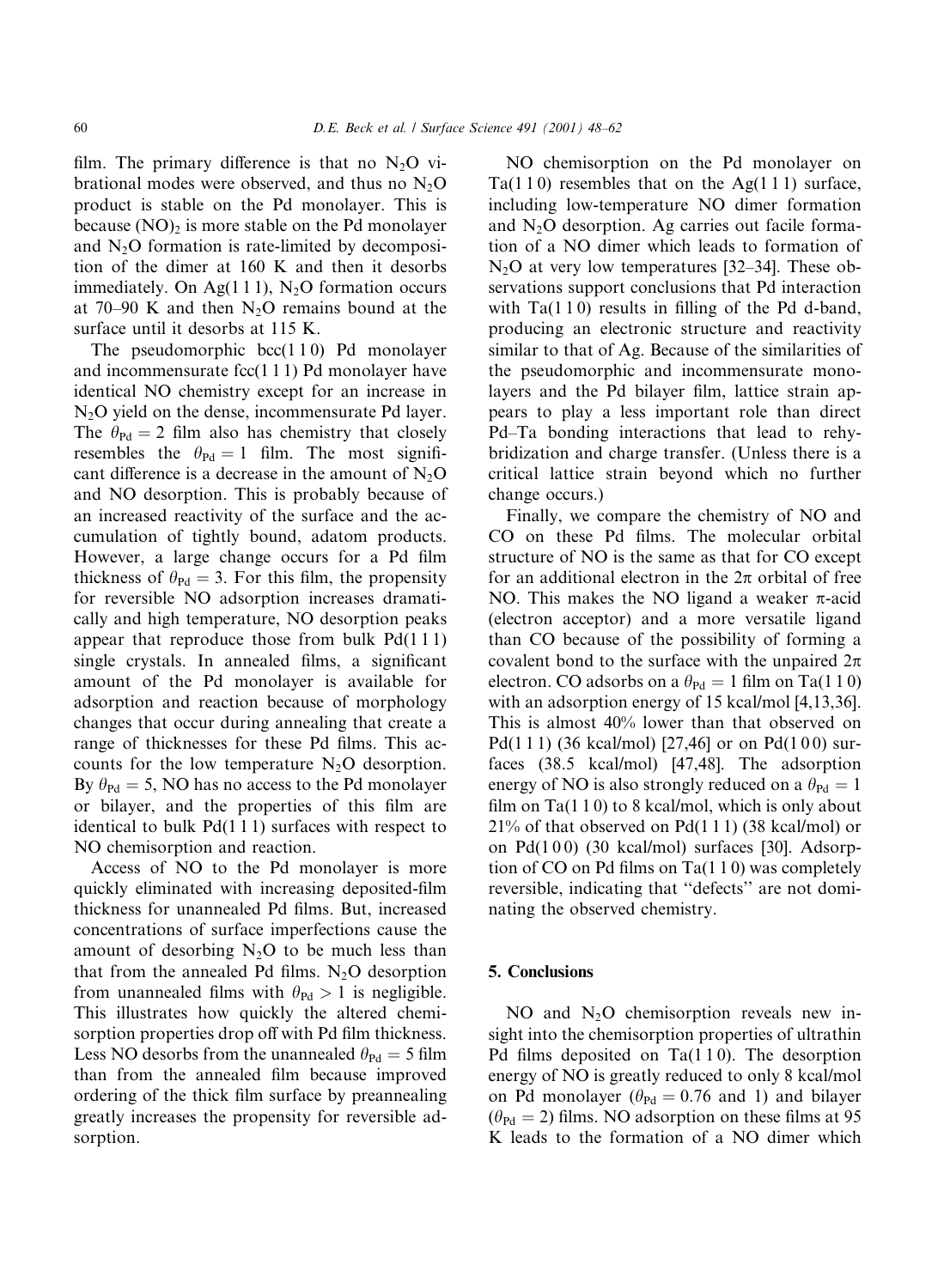decomposes at 140–160 K to yield  $N_2O$  desorption peaks in TPD. These data show that the interaction of NO with the Pd monolayer and bilayer films resembles that for a  $Ag(1\ 1\ 1)$  surface in many respects. Thus, the chemistry that we observe for NO adsorbed on the Pd monolayer and bilayer can be explained by a completely filled Pd d band resulting primarily from charge transfer and/or rehybridization of Pd to an electronic structure similar to Ag. The surface reactivity of thicker Pd films rapidly evolves to that of bulk  $Pd(111)$  surfaces, with some additional "tuning" of the NO chemisorption properties possible only for Pd films in the thickness range of  $2-3$  layers. NO chemisorption on Pd films that are five-layers thick is identical to that on bulk  $Pd(111)$  surfaces.

#### Acknowledgements

Support of this work by the Analytical and Surface Chemistry Program in the Division of Chemistry of the National Science Foundation is acknowledged. We wish to thank Professor Myron Strongin for loan of the  $Ta(110)$  crystal.

#### **References**

- [1] H. Poppa, F. Soria, Phys. Rev. B 27 (1983) 5166.
- [2] D.L. Neiman, B.E. Koel, in: D.M. Zehner, D.W. Goodman (Eds.), Physical and Chemical Properties of Thin Metal Overlayers and Alloy Surfaces, Materials Research Society, Pittsburgh, PA, 1988, p. 143.
- [3] P.J. Berlowitz, D.W. Goodman, Langmuir 4 (1988) 1091.
- [4] B.E. Koel, R.J. Smith, P.J. Berlowitz, Surf. Sci. 231 (1990) 325.
- [5] J.M. Heitzinger, S.C. Gebhard, B.E. Koel, Chem. Phys. Lett. 200 (1992) 65.
- [6] J.M. Heitzinger, A. Avoyan, B.E. Koel, Surf. Sci. 294  $(1993)$  251
- [7] D. Prigge, W. Schlenk, E. Bauer, Surf. Sci. 123 (1982) L698.
- [8] M.W. Ruckman, P.D. Johnson, M. Strongin, Phys. Rev. B 31 (1985) 3405.
- [9] M.W. Ruckman, M. Strongin, Phys. Rev. B 29 (1984) 7105.
- [10] J.M. Heitzinger, S.C. Gebhard, B.E. Koel, Surf. Sci. 275  $(1992)$  209.
- [11] Y.B. Zhao, R. Gomer, Surf. Sci. 239 (1990) 189.
- [12] A. Sellidj, B.E. Koel, Surf. Sci. 284 (1993) 139.
- [13] W.K. Kuhn, J. Szanyi, D.W. Goodman, Surf. Sci. 303  $(1994)$  377.
- [14] S.-L. Weng, M. El-Batanouny, Phys. Rev. Lett. 44 (1980) 612.
- [15] M. El-Batanouny, M. Strongin, G.P. Williams, J. Colbert, Phys. Rev. Lett. 46 (1981) 269.
- [16] G.P. Williams, M. El-Batanouny, J. Colbert, E. Jensen, T.N. Rhodin, Phys. Rev. B 25 (1982) 3658.
- [17] M. El-Batanouny, D.R. Hamann, S.R. Chubb, J.W. Davenport, Phys. Rev. B 27 (1983) 2575.
- [18] X. Pan, P.D. Johnson, M. Weinert, R.E. Watson, J.W. Davenport, G.W. Fernando, S.L. Hulbert, Phys. Rev. B 38  $(1988) 7850.$
- [19] V. Kumar, K.H. Bennemann, Phys. Rev. B 28 (1983) 3138.
- [20] J.A. Rodriguez, R.A. Campbell, D.W. Goodman, J. Vac. Sci. Technol. A 10 (1992) 2540.
- [21] B.A. Banse, B.E. Koel, Surf. Sci. 232 (1990) 275.
- [22] G.K. Wertheim, J.E. Rowe, J.A. Rodriquez, D.W. Goodman, Science 260 (1993) 1527.
- [23] G.K. Wertheim, D.N.E. Buchanan, Phys. Rev. B 40 (1989) 5319.
- [24] M.W. Ruckman, L.Q. Jiang, M. Strongin, J. Vac. Sci. Technol. A (1992) 2551.
- [25] M.E. Bartram, B.E. Koel, E.A. Carter, Surf. Sci. 219  $(1989)$  467.
- [26] C. Nyberg, P. Uvdal, Surf. Sci. 219 (1989) 467.
- [27] D.T. Wickham, B.A. Banse, B.E. Koel, Surf. Sci. 243  $(1991)$  83.
- [28] M. Bertolo, K. Jacobi, Surf. Sci. 226 (1990) 207.
- [29] H. Conrad, G. Ertl, J. Kuppers, E.E. Latta, Surf. Sci. 65  $(1977)$  235.
- [30] S.W. Jorgensen, N.D.S. Canning, R.J. Madix, Surf. Sci. 179 (1987) 322.
- [31] A. Sandell, A. Nilsson, N. Martensson, Surf. Sci. 241  $(1991)$  L1.
- [32] R.J. Behm, C.R. Brundle, J. Vac. Sci. Technol. A 2 (1984) 1040.
- [33] S.K. So, R. Franchy, W. Ho, J. Chem. Phys. 91 (1989) 5701.
- [34] W.A. Brown, P. Gardiner, D.A. King, J. Phys. Chem.  $(1995)$  7065.
- [35] R.G. Windham, M.E. Bartram, B.E. Koel, J. Phys. Chem. 92 (1988) 2862.
- [36] A. Sellidj, B.E. Koel, Surf. Sci. 281 (1993) 223.
- [37] M. Sagurton, M. Strongin, F. Jona, J. Colbert, Phys. Rev. B 28 (1983) 4075.
- [38] M. Strongin, M. El-Batanouny, M.A. Pick, Phys. Rev. B 22 (1980) 3126.
- [39] M.W. Ruckman, V. Murgai, M. Strongin, Phys. Rev. B 34  $(1986)$  6759.
- [40] P.A. Redhead, Vacuum 12 (1962) 203.
- [41] N.R. Avery, Surf. Sci. 131 (1983) 501.
- [42] H.D. Schmick, H.-W. Wassmuth, Surf. Sci. 123 (1982) 471.
- [43] C. Nyberg, P. Uvdal, Surf. Sci. 204 (1988) 517.
- [44] R. Raval, M.A. Harrison, S. Haq, D.A. King, Surf. Sci. 294 (1993) 10.